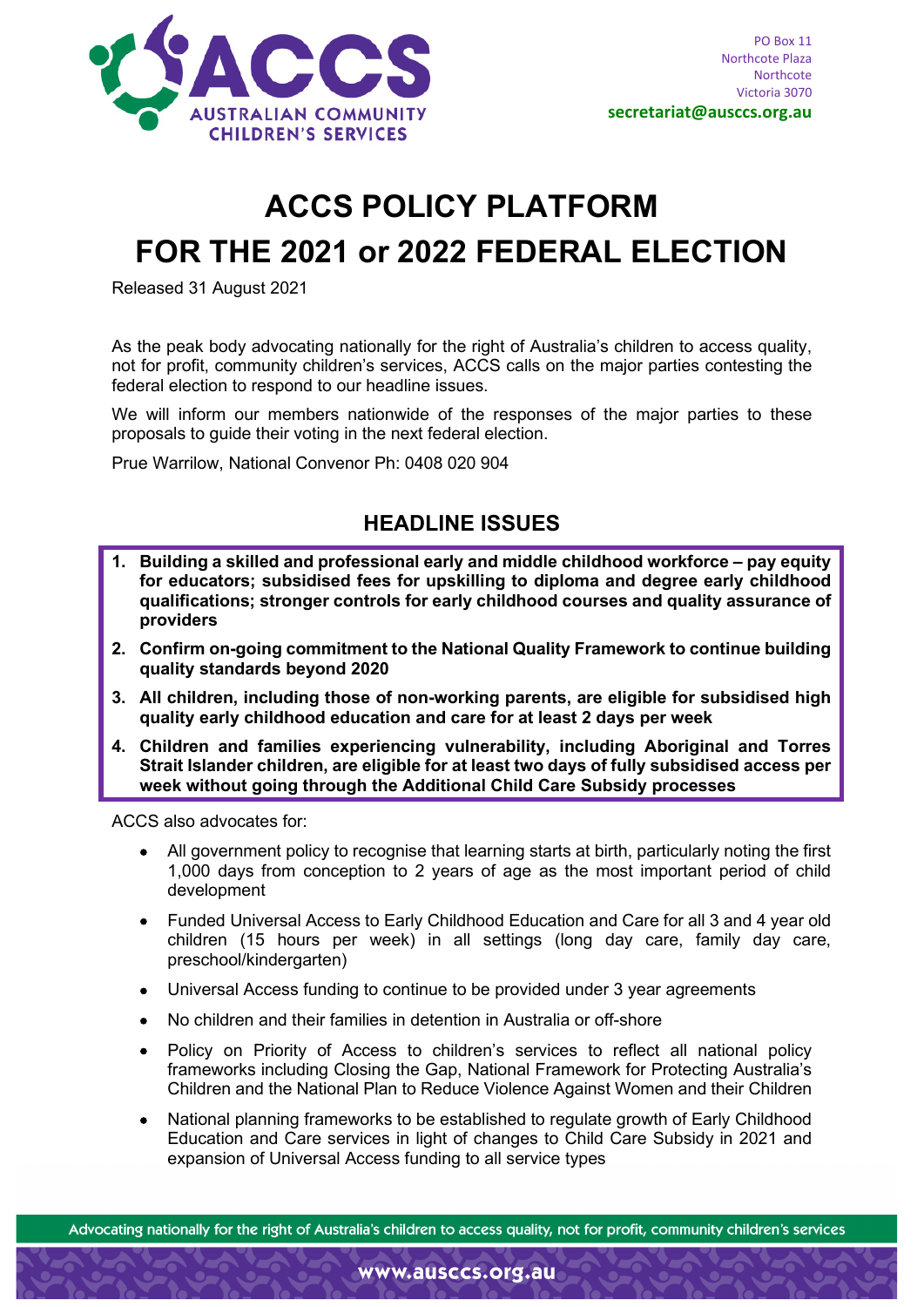

# **EVIDENCE TO SUPPORT THE ACCS POLICY PLATFORM**

ACCS has recently completed the sixth wave of the longitudinal *[Trends In Community](http://ausccs.org.au/?page_id=93)  [Children's Services Survey](http://ausccs.org.au/?page_id=93)* of across Australia. This survey provides key evidence in support of the policy issues we put forward in the lead up to the next federal election.

Investing in quality early childhood education and care benefits not only the children attending these services but also their families and the communities in which they live. In addition, our nation benefits from wider social capital gains such as enhanced life course trajectories and health outcomes and from economic gains in the short, medium and longer term.

**It just makes good sense to invest in quality early childhood education and care.**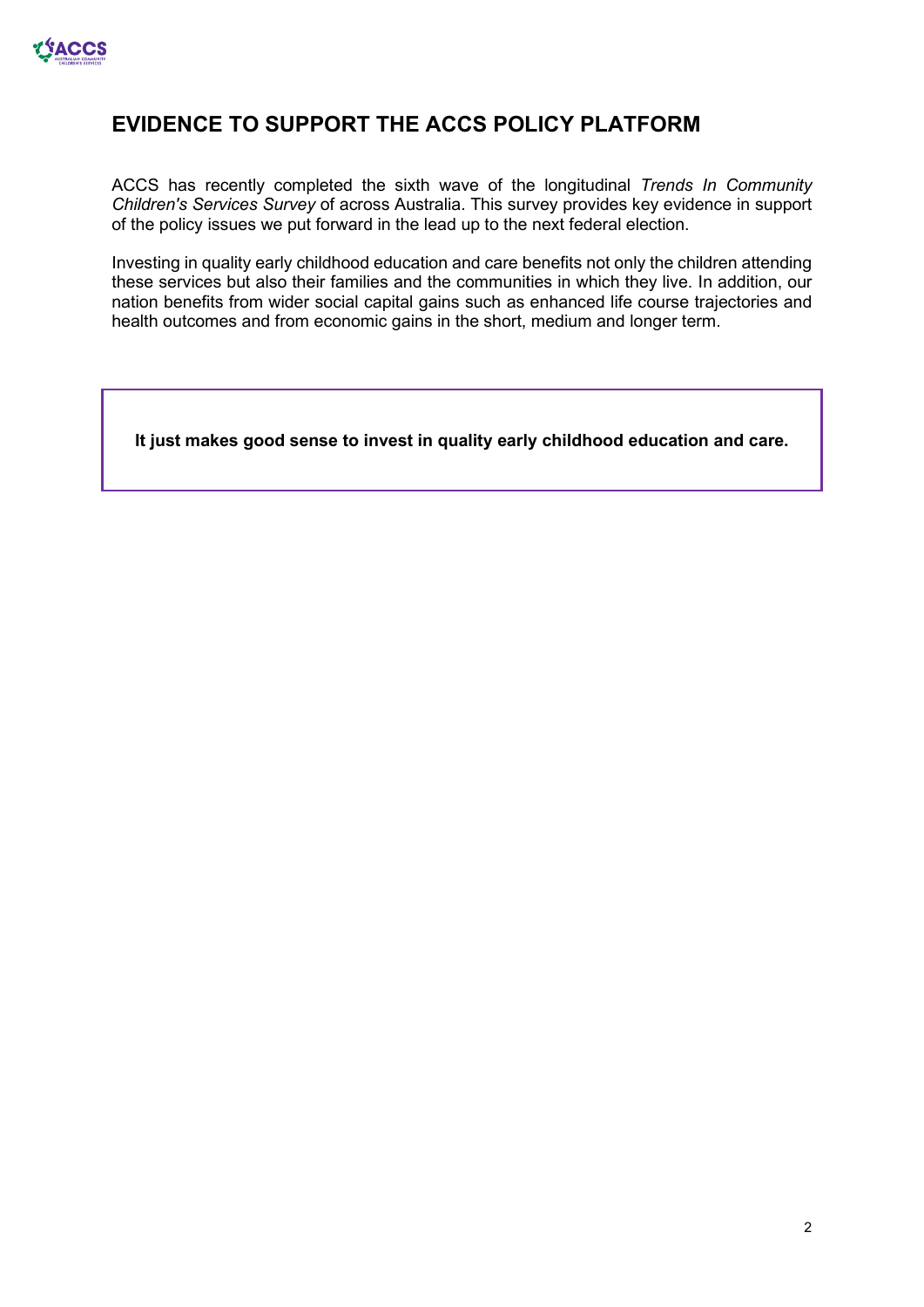

# **EVIDENCE FOR THE SOCIAL AND ECONOMIC BENEFITS OF OUR POLICIES**

# **1. Building a skilled and professional early and middle childhood workforce**

ACCS believes that building a workforce to meet current and future needs will require at a minimum:

- pay equity for educators remuneration and conditions for degree qualified teachers equitable across early childhood services and school settings; wages and conditions for educators in line with roles with equivalent qualifications and skill sets
- subsidised fees for upskilling to diploma and degree early childhood qualifications
- stronger controls for early childhood courses and quality assurance of providers

ACCS welcomes the commitment of the Council of Australian Governments to the development of a national workforce strategy for the early childhood education and care sector. We are working actively with the Australian Children's Education and Care Quality Authority (ACECQA) in its development of the Ten Year National Children's Education and Care Workforce Strategy (2021-30). We are heartened to see that professional recognition through pay and conditions is acknowledged as a key issue that requires addressing, as is the impact of poor quality vocational training on qualifications and career pathways $^{\rm 1}.$  $^{\rm 1}.$  $^{\rm 1}.$ 

The Workforce Strategy must be resourced by government to enable effective resolution of these key issues.

# **The Evidence**

Skilled and qualified teachers and educators are one of the key contributors to quality early childhood education and care.[2](#page-2-1) A 2017 report by the Organisation for Economic Co-operation and Development identifies that in early childhood education and care services "teachers and pedagogical staff are the most important factors that influence child well-being, development and learning"<sup>[3](#page-2-2)</sup>. Similarly, a report from the Mitchell Institute notes that "effective teachers and educators who can skilfully combine explicit teaching of skills and concepts with sensitive and warm interactions, is at the core of quality early education"<sup>[4](#page-2-3)</sup>.

ACECQA has identified the following key issues facing the workforce:

- attraction, supply and retention especially of early childhood teachers
- quality of the workforce

<span id="page-2-1"></span><span id="page-2-0"></span><sup>1</sup> ACECQA 2021 *Consultation on a Ten Year National Children's Education and Care Workforce Strategy (2021-30)* <sup>2</sup> Goodfellow, J. (2007) 'Childcare provision: Whose responsibility? Who pays?' *Kids Count: Better early childhood education and care in Australia*, p. 248 and Productivity Commission (2014) Childcare and Early Childhood Learning and Inquiry Report, Volume 2, p.310. ; Pascoe S, Brennan D (2017) *Report of the Review to Achieve Educational Excellence in Australian Schools through Early Childhood Interventions*.

<span id="page-2-2"></span><sup>3</sup> OECD (2017), *Starting Strong 2017: Key OECD Indicators on Early Childhood Education and Care*, OECD Publishing, Paris. [http://dx.doi.org/10.1787/9789264276116-en,](http://dx.doi.org/10.1787/9789264276116-en) p. 101.<br>4 Torii K, Fox S & Cloney D (2017). Quality is key in Early Childhood Education in Australia. Mitchell Institute Policy Paper No.

<span id="page-2-3"></span><sup>01/2017.</sup> Mitchell Institute, Melbourne. Available from[: www.mitchellinstitute.org.au,](http://www.mitchellinstitute.org.au/) p. iii.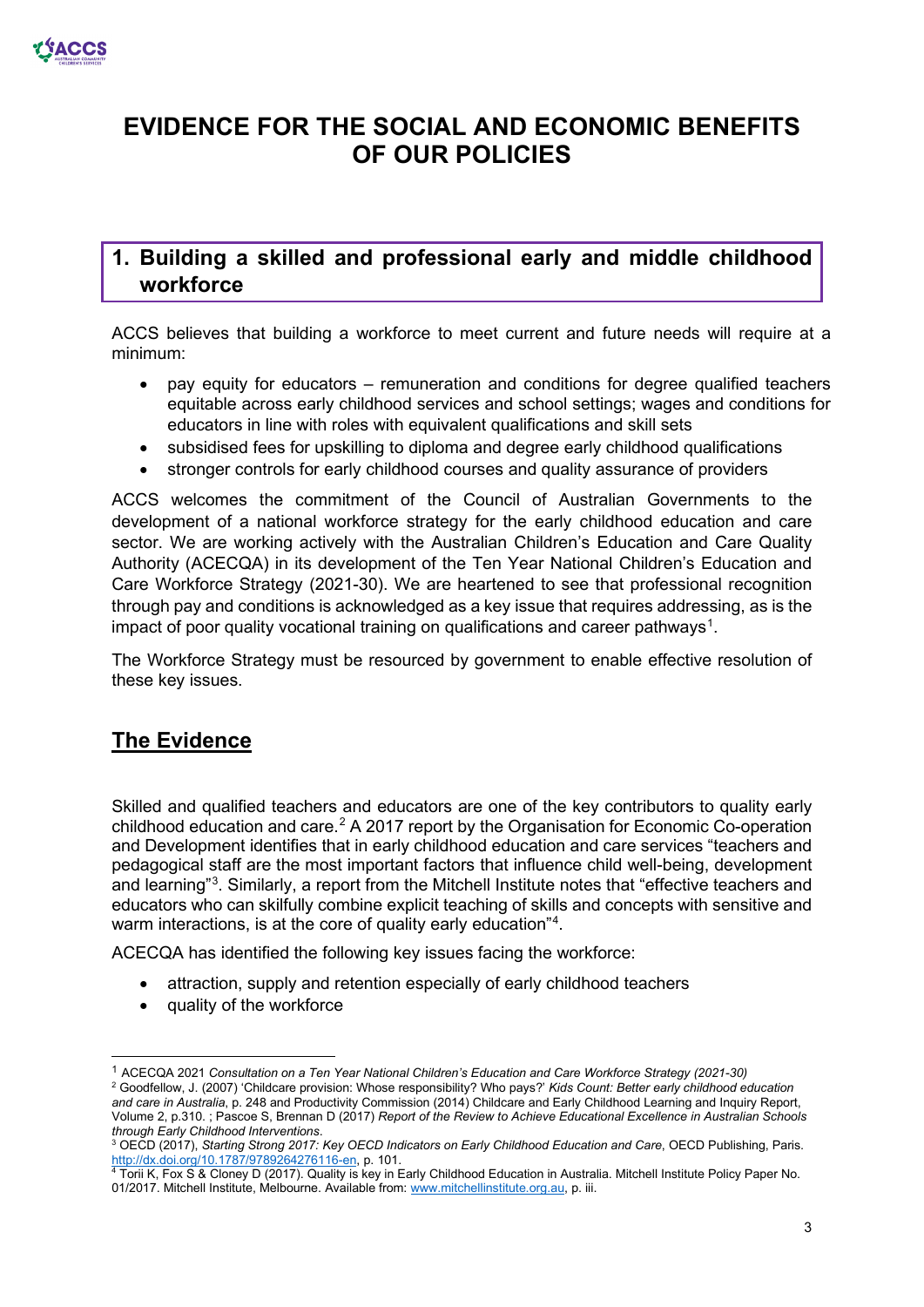

- declining enrolments in vocational education courses approved by the National Quality Framework
- increasing waivers from operators in regard to minimum qualifications of staff
- diversity of ownership and management models of providers

#### **The Current Workforce**

The TICCS surveys<sup>[5](#page-3-0)</sup> over the eight years of the implementation of the National Quality Framework (NQF) show that the community children's services sector has been successful in increasing the qualifications profile of its workforce. The proportion of educators with no qualifications has declined over the life of the NQF from 12% to only 3%. The proportion of educators with a diploma has grown from 34% to 40% and the proportion of 4 year bachelor degrees in early childhood teaching has grown from 8% to 10%. Those with a post-graduate qualification have increased from 1.7% to 4%.

The surveys also show a significant increase in educators employed in community children's services who are enrolled in a 4 year degree program in early childhood teaching - up from 20% to 35%.

However the picture is not positive across the sector. The ACECQA Quarterly Snapshot<sup>[6](#page-3-1)</sup> for the first quarter of 2021 shows that the proportion of services with a waiver of minimum staffing requirements hit an all time high after the final quality improvement in staffing was mandated in 2020 – the requirement for a second Early Childhood Teacher in larger services.

The proportion of services with staffing waivers bounced around between 3 and 5% for the first five years of the NQS while the first two improvements to staffing quality were introduced. The it crept up from 2018 and peaked at 7% after the final improvement was mandated. As at early 2021 it is still at 6%. The challenge of meeting the minimum staffing standards is felt most acutely in regional and remote Australia.

The community sector has demonstrated that it is possible to build a skilled and qualified workforce through specific targeted strategies including improved pay and access to professional development. Three-quarters of not-for-profit services pay higher wages and offer above-award conditions in order to attract and retain skilled and qualified staff. Nearly 90% of non-profit services pay for professional development and release staff to participate during working hours. As a result, most community services reported a majority of educators employed with them for over three years and a growing proportion employed by the same employer for six to ten years (20%) or over ten years (20%).

In contrast ACECQA reports a national average, across all ownership types, of two thirds of the workforce having worked with their current employer for less than four years.

ACECQA also recognises that pay and conditions in the ECEC sector are problematic, especially for educators and childcare centre managers. While early childhood teachers generally earn salaries close to the average for all occupations, centre managers generally earn only 87% of the average of all occupations and vocationally qualified educators earn only 65% of the average for all occupations.

An examination of recruitment websites reveals the large disparities in salaries offered for recent vacancies<sup>[7](#page-3-2)</sup>:

<span id="page-3-1"></span><sup>6</sup> ACECQA *NQF Snapshot Q1 2021* at<https://www.acecqa.gov.au/nqf/snapshots>

<span id="page-3-0"></span><sup>5</sup> Reports available at http://ausccs.org.au/?page\_id=93

<span id="page-3-2"></span><sup>7</sup> Figures taken from Jobted [\(https://au.jobted.com/salary/early-childhood-teacher\)](https://au.jobted.com/salary/early-childhood-teacher) and Payscale

<sup>(</sup>https://www.payscale.com/research/AU/Country=Australia/Salary) on 19.7.21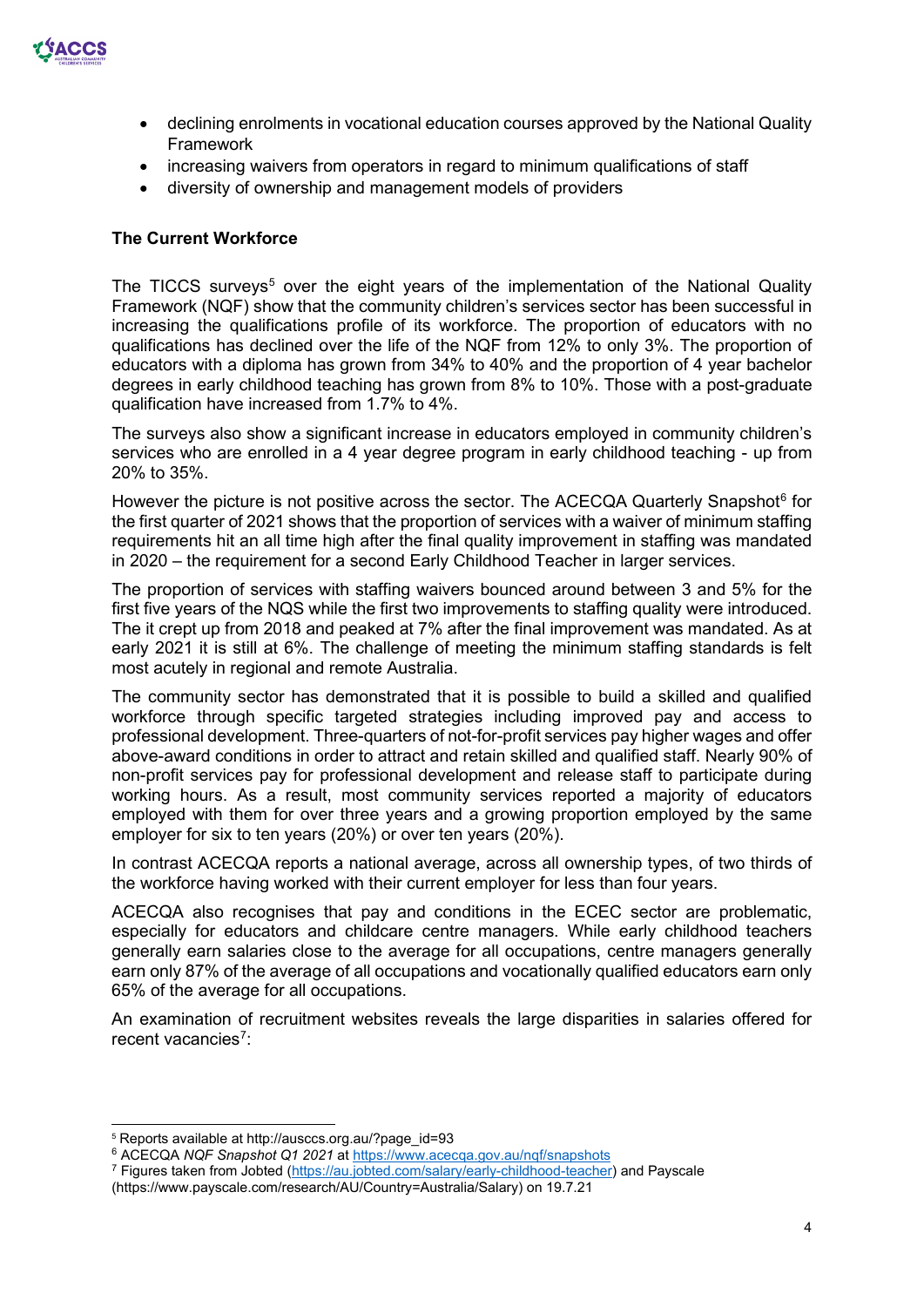

A university qualified Early Childhood Teacher working in an early childhood setting may earn up to \$72,000 per year whereas working in a school setting the same teacher can earn up to \$84,000. A diploma qualified early childhood educator may earn up to \$62,000 per year.

Recruitment is challenging. Trends in Community Children's Services Survey reveals that the vast majority of community services found the field of applicants for recent recruitment to be not of a high standard. Most community services reported significant difficulty in recruiting directors/coordinators and degree qualified early childhood teachers.

Difficulties in recruitment of certificate and diploma qualified educators was mostly due to a low number of applicants and poor skill levels of graduates from private registered training organisations.

These difficulties in recruitment are anticipated to be exacerbated in future by a continued growth in the need for qualified ECEC staff and a decrease in new graduates.

#### **Future Demand**

ACECQA cites the federal government's employment projections for the five years to 2024:

- an additional 30,000 educators (20% increase)
- an additional 7,000 early childhood teachers (16% increase)

These projections were calculated before the Victorian Government commenced its policy of funding kindergarten programs delivered by qualified early childhood teachers for all children aged three, creating an additional demand in Victoria for 4,000 teachers and 2,000 educators by 2029<sup>[8](#page-4-0)</sup>.

The critical shortage of early childhood teachers has not been adequately addressed. This is already impacting the early childhood education and care sector and is being felt most acutely by providers of long day care.

An industry skills forecast in 2019 by SkillsIQ identified key challenges in the projected growth of the workforce including attraction and retention of staff and the need for on-going professional development<sup>[9](#page-4-1)</sup>. Specific skill development anticipated included areas of high priority in broader Australian Government social policy:

- Prevention of institutional child sexual abuse
- Raised awareness and understanding of the complexity of family violence, including intersectional approaches
- Familiarity with matters of Aboriginal cultural significance
- Pedagogical leadership
- Reflective practice
- Communication with families, peers and allied health professionals

Investment in workforce skills and qualifications is essential to build these capacities so that early childhood services can actively support broader government social policy goals.

<span id="page-4-0"></span><sup>8</sup> State of Victoria 2021 (Department of Education and Training) *Working together to Build Victoria's Early Childhood Education Workforce*

<span id="page-4-1"></span><sup>9</sup> SkillsIQ 2019 *Children's Education and Care Industry Reference Committee Industry Skills Forecast*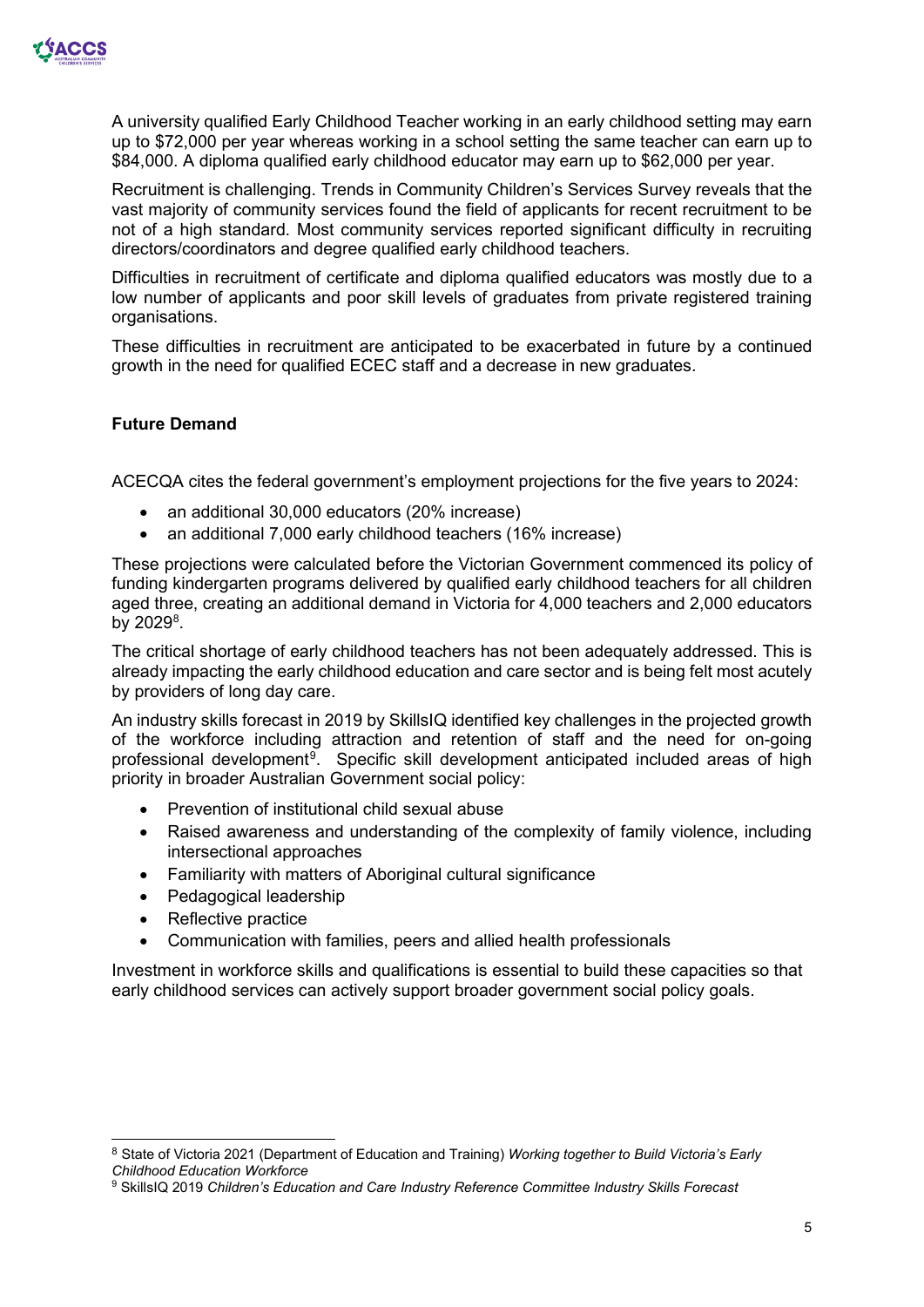

#### **Future Supply**

The flow of new graduates from both vocational training and higher education is not expected to keep pace with the growth in demand due to decreases in both enrolments and completion rates for qualifications mandated by the NQF.

ACECQA cites figures from 2019 which show a 13% reduction in enrolments for vocational early education courses compared with the average for 2015-2018. Similarly, enrolments for early childhood teachers in 2018 was 4% less than the average for 2015-2017.

The completion rate for vocational qualifications approved by the NQF is higher, at 60%, than the completion rate of 52% for all vocational qualifications. However, completion rates for early childhood teachers are low – less than half (41%) complete their qualification compared with 54% of school teaching students and 55% of all higher education courses.

The growing crisis in the capacity of the early childhood sector to meet the qualifications requirements of the NQF can be averted by government policy to support pay equity for educators and strategic investment in pre-service and in-service training for educators and early childhood teachers.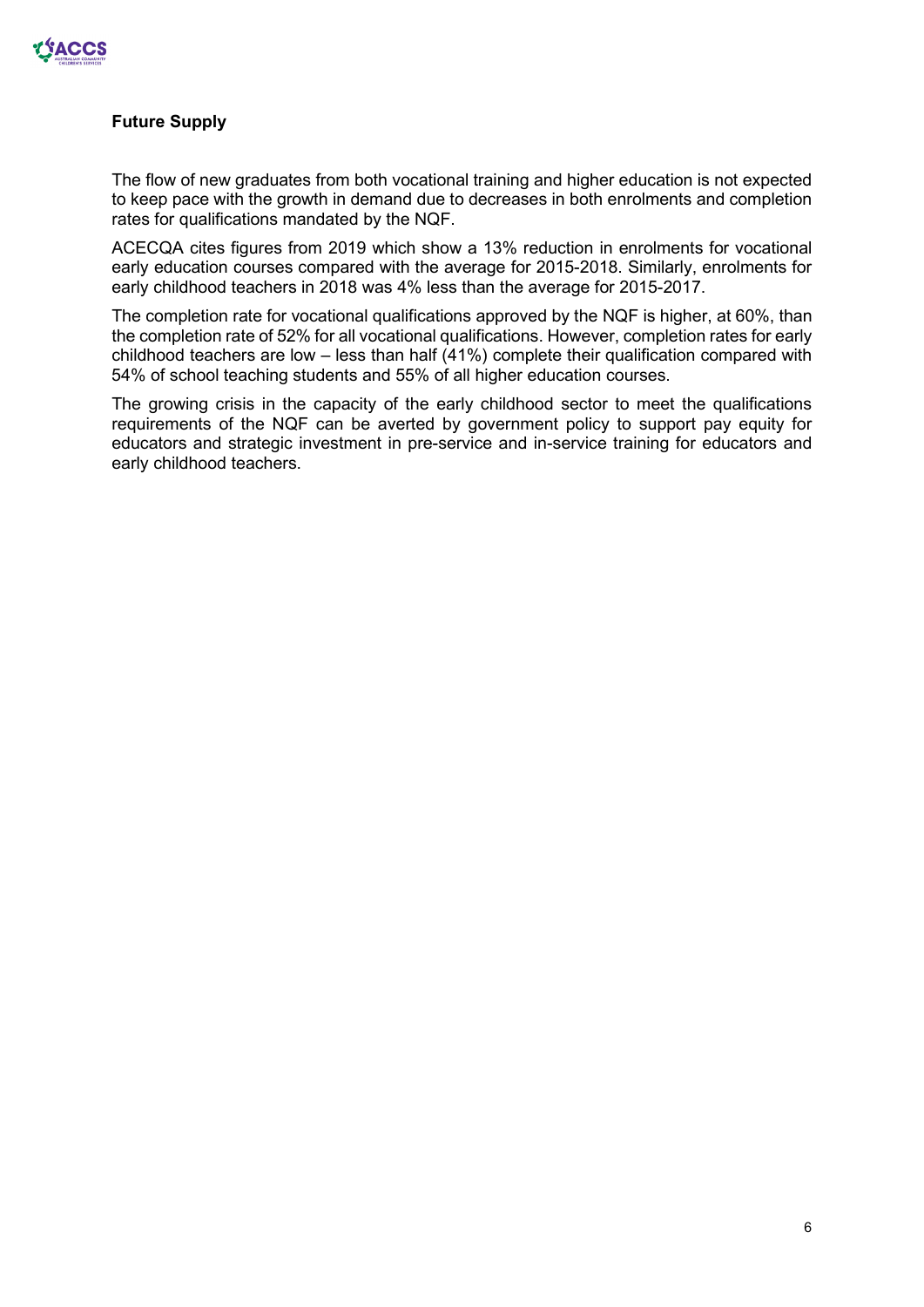

### **2. Confirm on-going commitment to the National Quality Framework to continue building quality standards beyond 2020**

The key objective of the national Early Childhood Development Strategy – Investing in the Early Years produced by COAG in 2009 was 'by 2020 all children have the best start in life to create a better future for themselves and for the nation.'[10](#page-6-0)

The reform of the early childhood education and care (ECEC) sector under this Strategy has created for the first time a uniform quality assurance system applied across all states and territories, to all forms of early education and care (child care and preschool/kindergarten), underpinned by wise curriculum frameworks and delivered by qualified educators.

Now fully implemented, the National Quality Standards have delivered continuous improvement in the quality of ECEC throughout Australia. Understandings of the purpose and benefits of ECEC have broadened beyond supporting parents to work to include the clear lifelong benefits to the child of learning in a high quality environment and economic returns to society.

But Australia cannot rest on its laurels. Pressure continues to be asserted for a reduction in the quality standards and a return to a singular focus on supporting workforce participation for parents. The implementation of the NQF requires ongoing government support and commitment to maintaining and improving quality standards.

Current funding for Regulatory Authorities does not allow for regular assessment of all services with more frequent assessments for services with lower ratings. For example the Victorian authority reports assessing only 24% of early childhood education and care services in 2019<sup>[11](#page-6-1)</sup>; this suggests that services will be assessed only every four years.

ACCS calls for future National Partnership Agreements to ensure adequate funding for assessments so that all services can be assessed as follows:

- those previously assessed as Exceeding National Quality Standard at least every 3 years
- those assessed as Meeting National Quality Standard at least every 2 years
- those assessed as Working Towards National Quality Standard at least annually
- all new services assessed within 12 to 18 months of opening with one spot check within the first 6 months

# **The Evidence**

Australia has not conducted large longitudinal studies of the impact of quality standards in ECEC on outcomes for children and so must rely on international studies in similar countries. A review of international evidence<sup>[12](#page-6-2)</sup> conducted in 2016 found strong, robust research evidence that higher quality standards in ECEC are linked to:

• Higher cognitive and socio-behavioural outcomes

<span id="page-6-0"></span><sup>10</sup> COAG (2009) *Investing in the Early Years – a national early childhood development strategy* p.13

<sup>11</sup> Education Department Victoria *Quality Assessment and Rating Division Annual Report 2019*

<span id="page-6-2"></span><span id="page-6-1"></span><sup>12</sup> Siraj, I et al (2016) *Fostering Effective Learning: A review of the current international evidence considering quality in early childhood education and care programmes – in delivery, pedagogy and child outcomes* University of Wollongong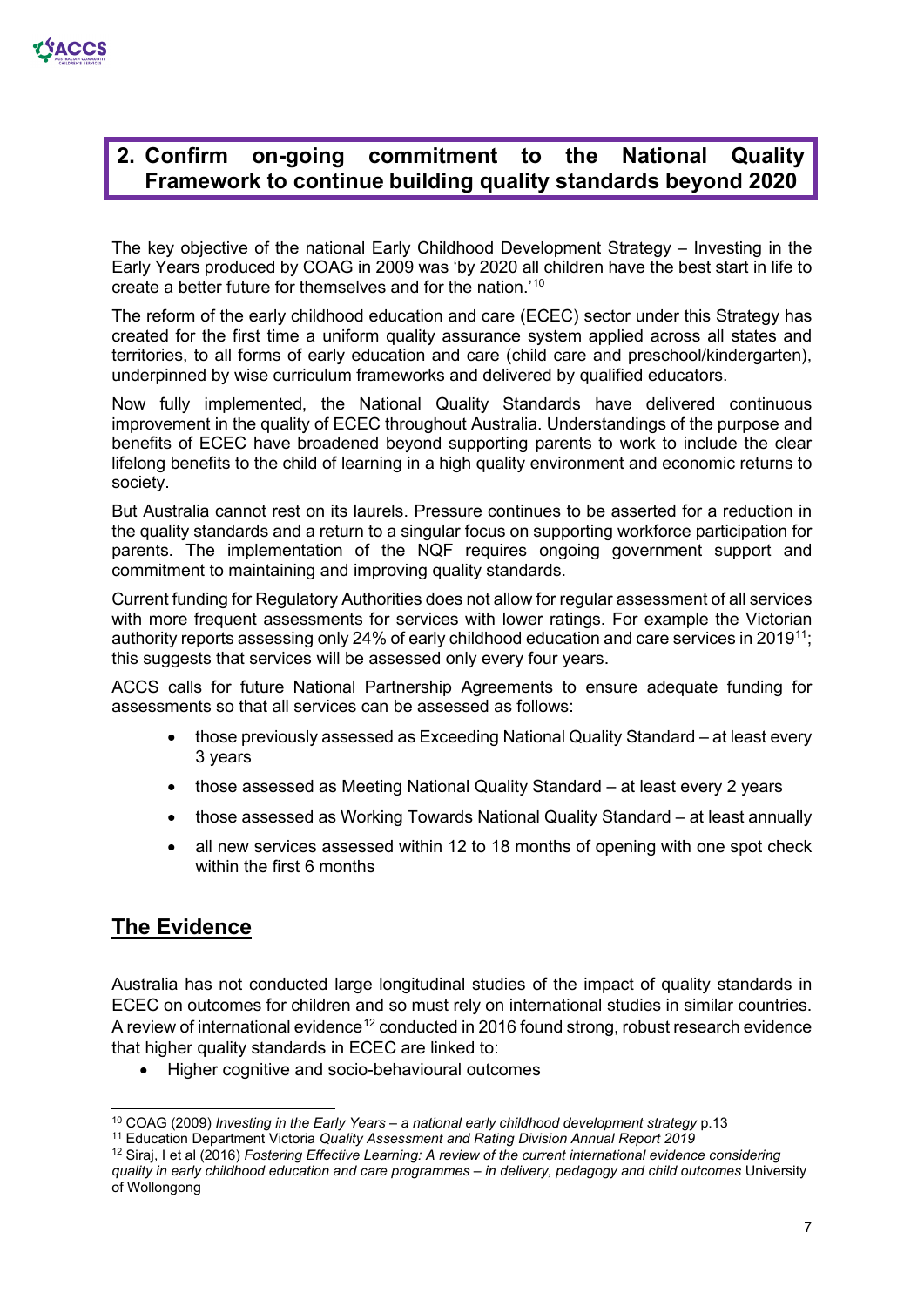

- Positive effects apparent at the end of primary school
- Higher achievements in mathematics, science and socio-behavioural outcomes at 14 and 16 years of age

Furthermore, research evidence indicates that:

- The quality of children's relationships with carers and teachers in their pre-school experiences predicts positive teacher-child relationships and children more likely to say that they enjoy attending school
- Higher quality relationships at age 2 and 3 years predicts greater task attentiveness and emotional regulation in formal schooling

The Trends in Community Children's Services Survey research shows that the National Quality Framework continues to be successful in meeting its purpose of lifting the quality of early childhood education and care for Australia's children:

- The vast majority of community children's services are meeting or exceeding the National Quality Standard (43% of respondents rated by ACECQA as Exceeding and 44% rated as Meeting National Quality Standard)
- Not for profit community services operate with higher than prescribed ratios of educators to children and attract and retain skilled educators with higher than prescribed qualifications, at better than minimum wages and conditions

Highlights reported by services for the previous 12 months include educators regularly engaging in reflective practice and services continuing to respond to children and families during the COVID-19 pandemic with an increased focused on meeting children's individual needs.

The National Quality Standard assessment and rating system is driving quality improvement. Community services do, however, continue to report challenges in meeting the standards increased paperwork, insufficient time to complete the tasks required, inability to recruit staff with the required qualifications, inadequate wages and lack of professional recognition for educators.

Quality is improving broadly across the sector as shown in the recent ACECQA quarterly snapshot of its quality assessments in the ECEC sector. *[National Quality Framework](https://www.acecqa.gov.au/nqf/snapshots)  [Snapshot Q1 2021](https://www.acecqa.gov.au/nqf/snapshots)* shows that the vast majority of ECEC services are now meeting or exceeding the national quality standards. The highest rates of operation at a standard *exceeding* the national quality standards are in those services operated by independent schools, state/territory and local governments and not-for-profit community groups.

The highest rates of operation at a level *below* national quality standards are in services operated by state/territory government schools and private for-profit organisations.

So the first ACECQA Snapshot after completion of implementation of the Standards shows that compliance is improving. However the task is not yet completed – in the first quarter of 2021 there were still nearly 6,000 ECEC services across Australia not meeting the Standards and most concerning, nearly 100 services in need of significant improvement. This means they may not be fit for purpose.

The National Quality Framework is improving quality delivery in early childhood education and care services which flows on to improved education and life course outcomes for the children attending these services. While it is still too early to quantify these improved outcomes for children there is related indicative evidence that child outcomes are being enhanced. The Mitchell Institute has summarised these initial pieces of evidence.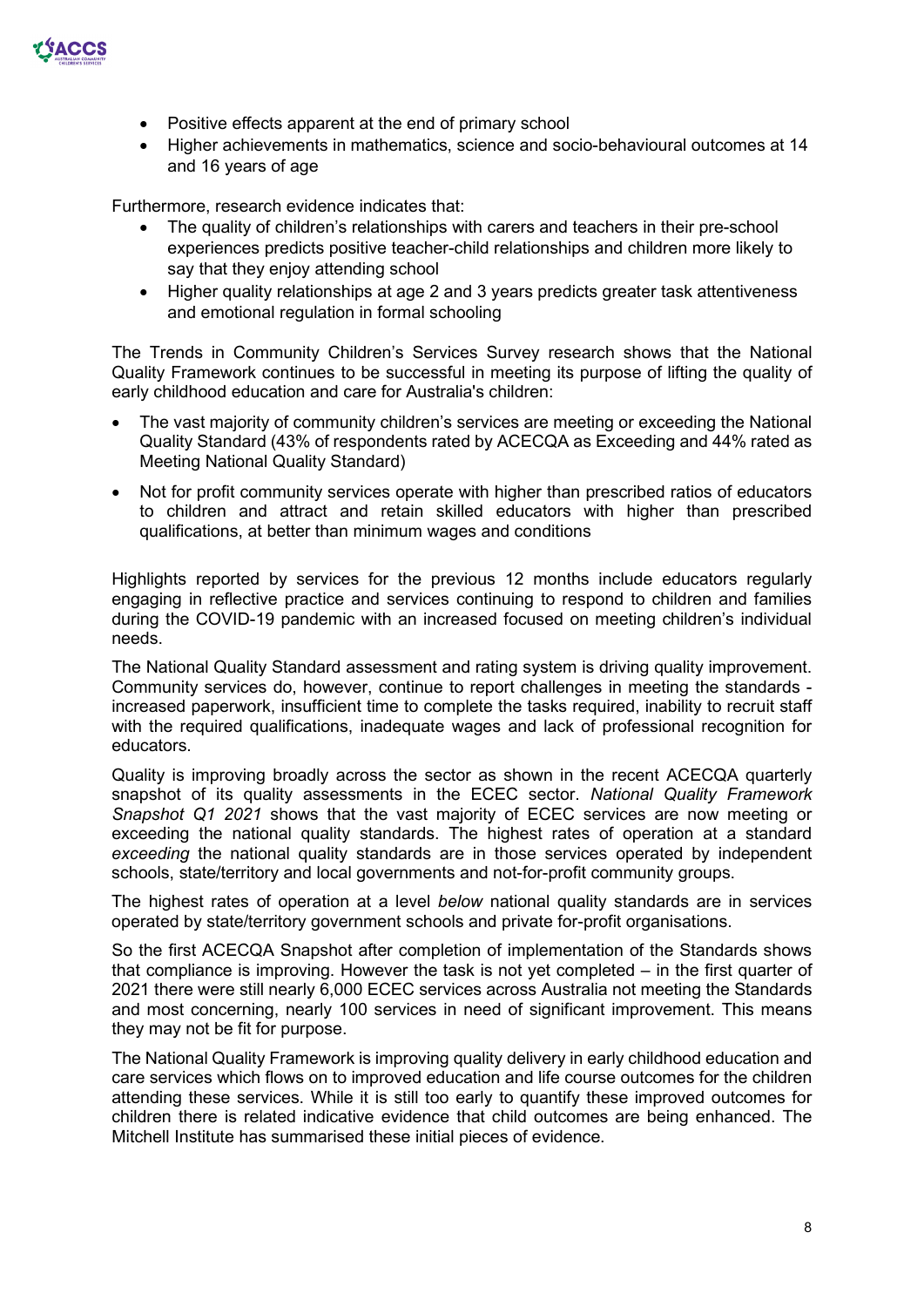

- "Australian Early Childhood Development Census research snapshots show that children who attend preschool are less likely to be developmentally vulnerable …. children from disadvantaged backgrounds had a less than 30 per cent chance of being developmentally vulnerable if they attended preschool, compared to a 40 per cent chance if they did not (Australian Government, 2014).
- "The advantage of early education is maintained throughout schooling with the Longitudinal Study of Australian Children confirming that children who attend preschool score higher on Year 3 National Assessment Program – Literacy and Numeracy tests, even after controlling for their personal circumstances." (Warren and Haisken-DeNew, 2013)
- "In 2012, Australian children with a year of pre-primary education scored 27 points more in the Program for International Student Assessment (PISA) than children who did not attend preschool. This represents an additional six months of learning (OECD, 2015)."[13](#page-8-0)

It is vital that the next Australian government commits to consolidating the gains achieved by the National Quality Framework and to investing in new initiatives that will build on the quality of early childhood experiences. Only then will it be possible to genuinely claim that all Australian children have the best start in life.

<span id="page-8-0"></span><sup>&</sup>lt;sup>13</sup> O'Connell M, Fox S, Hinz B and Cole H (2016). 'Quality Early Education for All: Fostering, entrepreneurial, resilient and capable leaders', Mitchell Institute policy paper No. 01/2016. Mitchell Institute, Melbourne. Available from: [www.mitchellinstitute.org.au,](http://www.mitchellinstitute.org.au/) p. 7.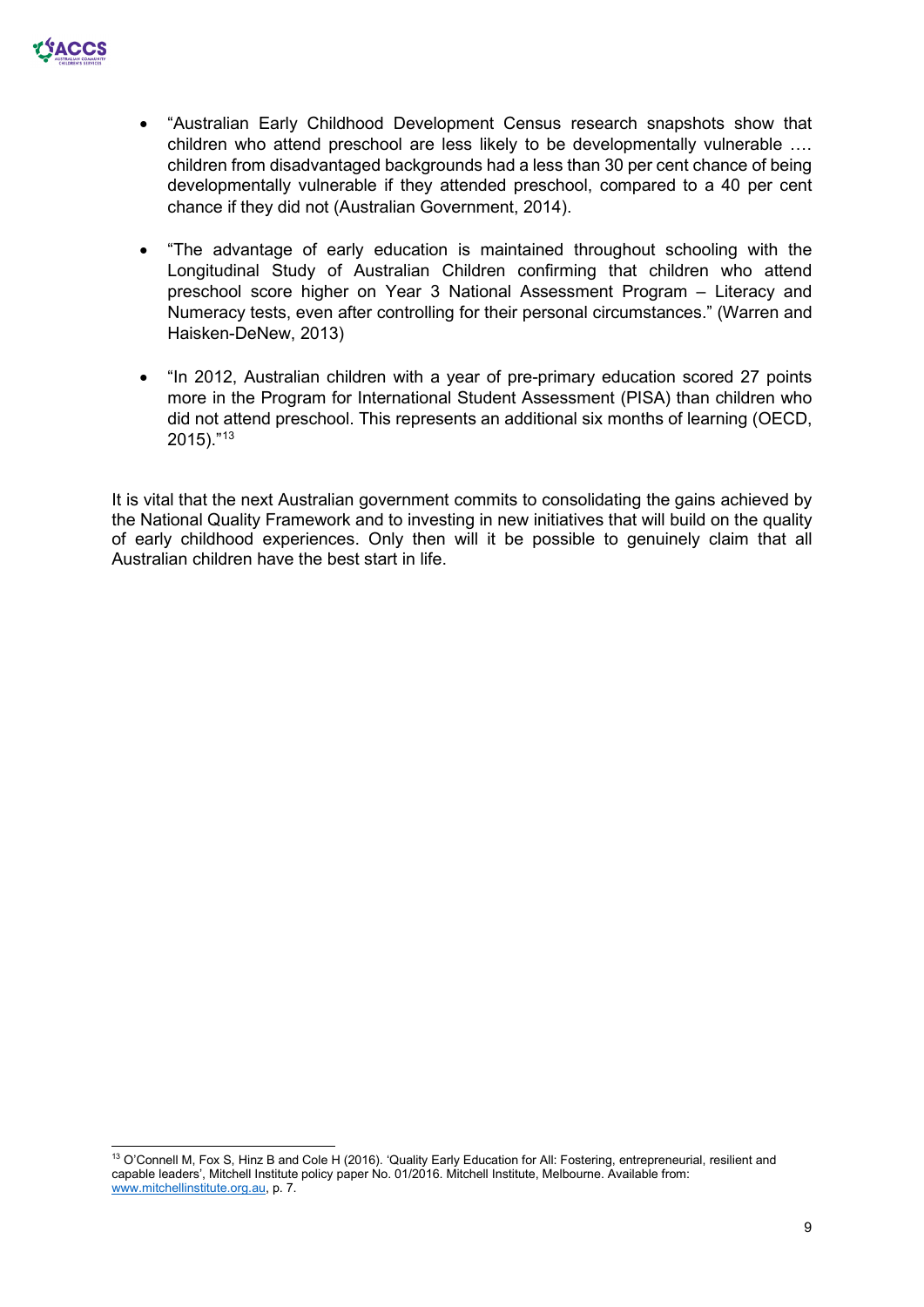

### **3. All children and families including those of non-working parents, are eligible for subsidised high quality early childhood education and care for at least 2 days per week**

The Child Care Subsidy Work Activity Test limits access to quality ECEC for children of nonworking parents. The Test is broad and should enable many families without regular paid work to use hours of related upskilling, or unpaid activities such as volunteering, to be eligible for subsidised care. Nonetheless, ACCS is deeply concerned about those families who, for many reasons, (including family and domestic violence, substance abuse, mental health issues, intergenerational unemployment and/or low/no levels of literacy), are not able to meet the work activity test and may not be eligible for Additional Child Care Subsidy.

Non-working families are often those experiencing the greatest vulnerability and disadvantage; and it is the children of these families who have the most to gain from early childhood education and care attendance – not only from immediate child protection factors and enhancement of wider child well-being, but also medium term gains in relation to school readiness and longer term gains in relation to life course satisfaction and health.

### **The Evidence**

The leading research body Centre for Community Child Health has concluded "we are starting to appreciate how risks can escalate over time; with early adverse experiences and outcomes increasing the risk for later adverse experiences and outcomes"[14.](#page-9-0)

The greatest brain development occurs in the first five years of life, with 80% of brain development occurring in the period from birth to 3 years. If a child commences school developmentally vulnerable it is challenging for these children to catch up to their peers who are not developmentally vulnerable<sup>15</sup>.

"…. a poor start to life in the first 1000 days may be the start of a cascade of events that reinforce earlier neurological and biological adaptations. What is undisputed is that reversing early adverse adaptations or inheritances gets progressively harder after the first 1000 days. While it is never too late to make changes, the first and best opportunity we have to build strong foundations for optimal development is during the first 1000 days.<sup>[16"](#page-9-2)</sup>

Access to quality early childhood education and care is a strong mitigating factor against disadvantage, particularly for children who are not exposed to rich home learning environments. "All children benefit from access to high-quality early education, especially in the year before school, but children from disadvantaged backgrounds benefit more (Heckman, 2008; Harrison et al 2012)"[17.](#page-9-3)

<span id="page-9-3"></span><sup>17</sup> O'Connell M, Fox S, Hinz B and Cole H (2016). 'Quality Early Education for All: Fostering, entrepreneurial, resilient and capable leaders', Mitchell Institute policy paper No. 01/2016. Mitchell Institute, Melbourne. Available from: [www.mitchellinstitute.org.au,](http://www.mitchellinstitute.org.au/) p. 6.

<span id="page-9-0"></span><sup>14</sup> Moore, T.G., Arefadib, N., Deery, A., Keyes, M. & West, S. (2017). *The First Thousand Days: An Evidence Paper –*

<span id="page-9-1"></span><sup>&</sup>lt;sup>15</sup> Centre on the Developing Child at Harvard University (2016), From Best Practice to Breakthrough Impacts: A Science-based *Approach a More Promising Future for Young Children and* Families. Australian Early Development Census (undated), *Brain development in children*, p. 1.

<span id="page-9-2"></span><sup>16</sup> Moore, T.G., Arefadib, N., Deery, A., Keyes, M. & West, S. (2017). *The First Thousand Days: An Evidence Paper – Summary*. Parkville, Victoria: Centre for Community Child Health, Murdoch Children's Research Institute, p. 3.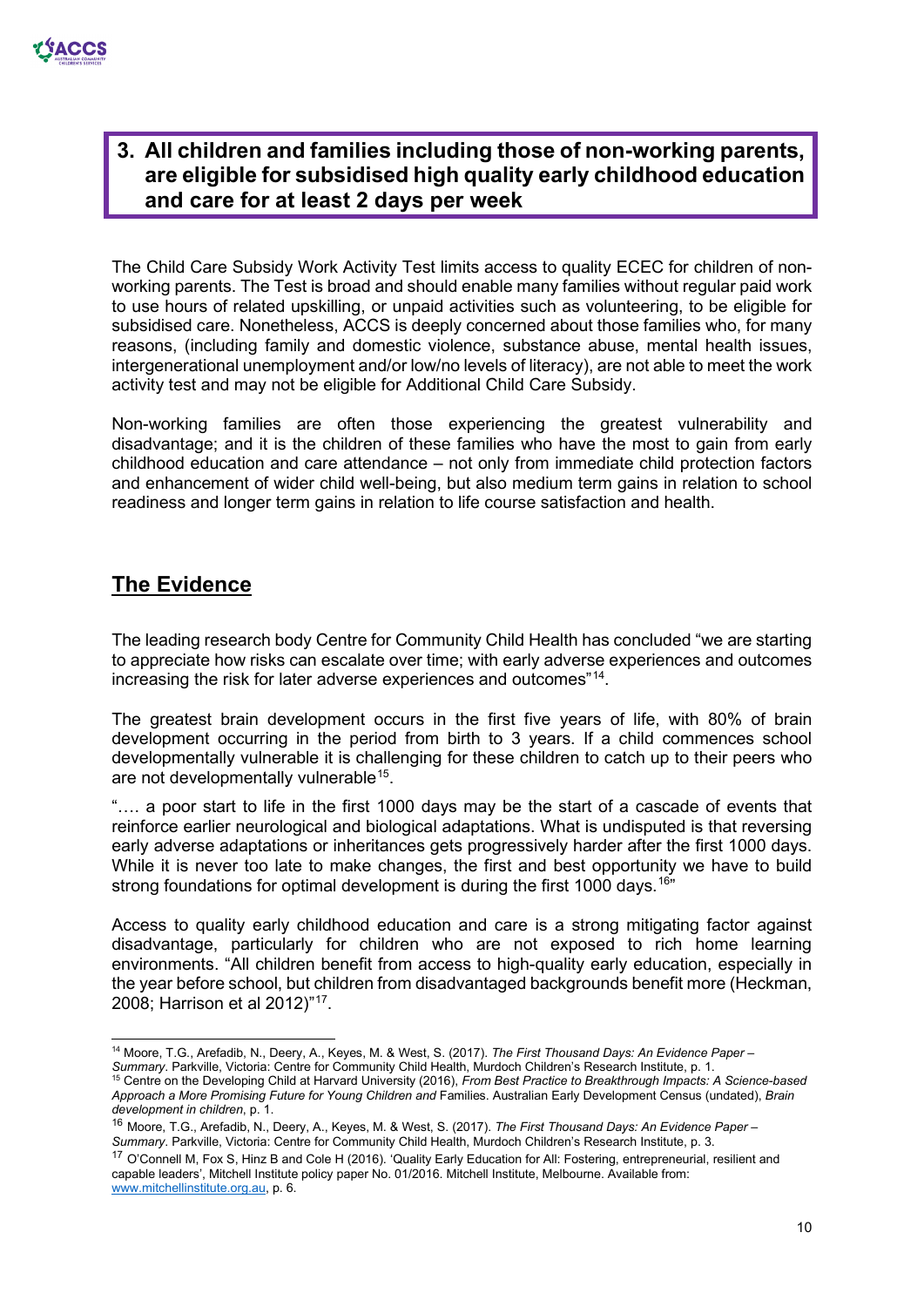**4. Children and families experiencing vulnerability including Aboriginal and Torres Strait Islander children are eligible for at least two days per week of fully subsidised access without going through the Additional Child Care Subsidy processes** 

# **The Evidence**

The Australian Early Developmental Census is a nationwide survey of children in their first year of full-time school which is conducted every three years; 2018 was the fourth wave of the survey. Teachers of children in their first year of school complete a survey for each child over five domains. These domains are:

- physical health and well-being
- social competence
- emotional maturity
- language and cognitive skills and
- communication skills and general knowledge

These domains are key predictors of effective learning and academic success, and of overall health and well-being in later years.

In 2018 one in five children commenced formal school developmentally vulnerable in one of more domains and one in ten children commenced school identified as vulnerable in two or more domains $18$ .

Children from culturally and linguistically diverse (CALD) families are particularly at risk. Recent analysis of preschool attendance and developmental vulnerability for children from CALD families<sup>[19](#page-10-1)</sup> shows that twice as many of these children do not attend preschool than children from non-CALD families and they are more likely to be developmentally delayed on school entry. Attendance at preschool by children from CALD families reduces the likelihood of developmental delay (from 33% to just 20%).

The National Agreement on Closing the Gap 2020 includes several targets and outcomes focussed on Aboriginal and Torres Strait Islander children engaging in high quality, culturally appropriate early childhood education in their early years<sup>20</sup>.

The Trends in Community Children's Services Survey research shows that not for profit community children's services are working closely with the wider community and are seeing an increase the percentage of families who are experiencing vulnerability – half of the respondents reported an increase in children experiencing vulnerability in 2021. They report that the main barrier to participation by these families is fees and call for free ECEC without the onerous process of accessing Additional Child Care Subsidy so that the children can benefit from the stable and supportive environment in ECEC. Services also reported an increase in families experiencing mental health issues and family violence.

<span id="page-10-0"></span><sup>18</sup> <https://www.aedc.gov.au/early-childhood/findings-from-the-aedc> accessed 9.7.21

<span id="page-10-1"></span><sup>19</sup> Settlement Services International (2021) *Stronger Starts, Brighter Futures: Exploring trends in the early development of children from cultural and linguistically diverse backgrounds in Australia* Occasional Paper no. 3 March 2021 20 <https://www.niaa.gov.au/indigenous-affairs/education/early-childhood-development> accessed 9.7.21

<span id="page-10-2"></span>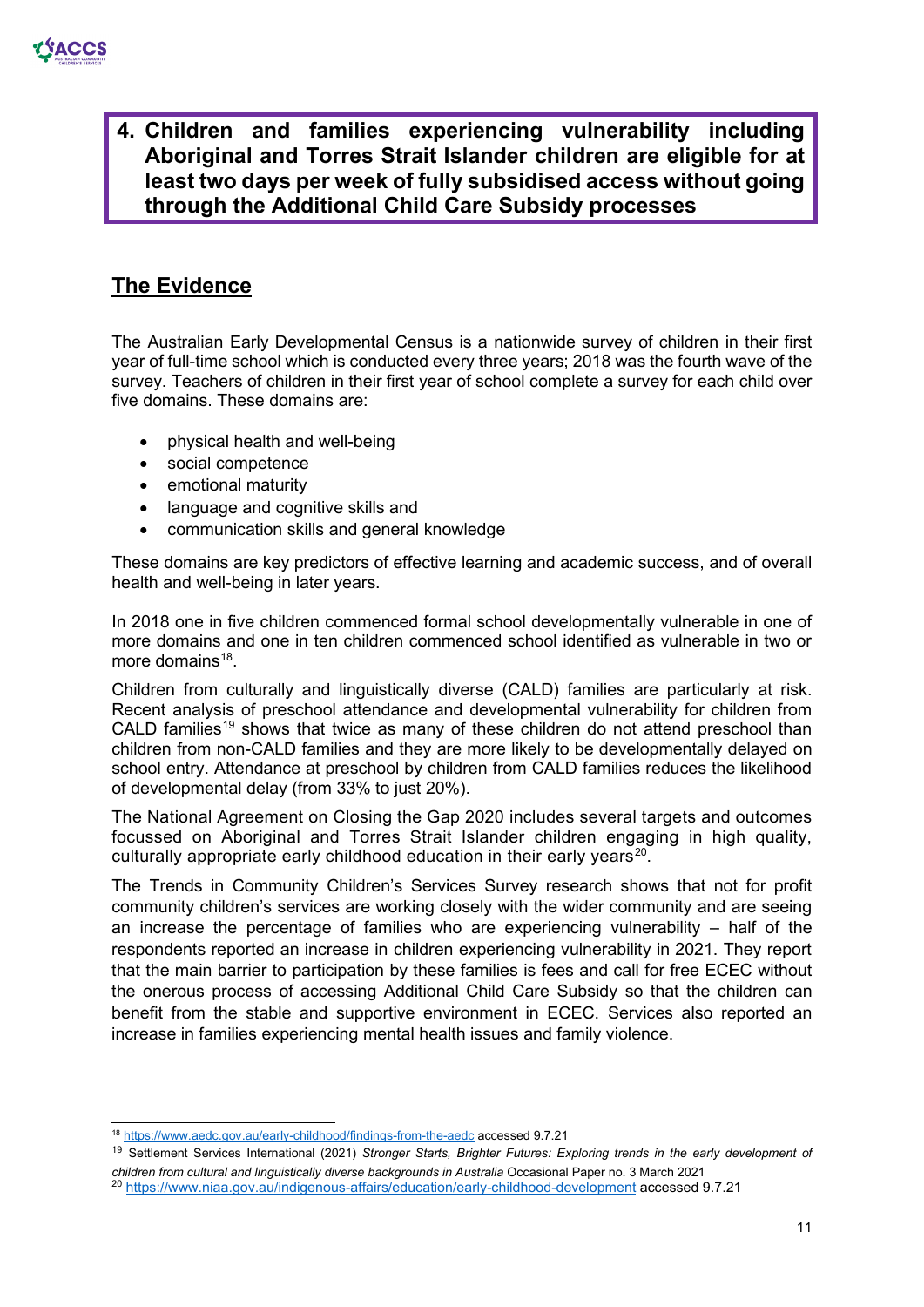

# **Return on investment**

There are significant returns across a range of domains including gross domestic product both short and long term, social capital, health, justice, individual and family well-being, and future workforce preparedness from investing in quality early childhood education and care services delivered by skilled and qualified early childhood teachers and educators.

Considerable research on the economic benefits of early childhood education and care is international and shows benefit cost ratios varying from 2.62 to 17.07 for every dollar spent, with some of these benefits still impacting 20 years after the early childhood education and care participation $21$ .

Australian modelling by PwC in 2014 showed that the Australian economy benefits significantly when children participate in quality early learning. The GDP impacts are:

- benefits for children receiving a quality education and care program are \$10.3 billion cumulative to 2050
- benefits of increased participation of vulnerable children whose parents are in the lowest income bracket are \$13.3 billion cumulative to 2050
- benefits of increased female workforce participation are \$6 billion cumulative to 2050

When PwC attributed the benefits and costs, modelling low and high productivity increases, the net fiscal benefit for the three impacts combined was estimated to be a saving to government of between \$1.6 billion and \$1.9 billion in net present value terms<sup>22</sup>.

The economic benefits of early childhood education and care participation cannot be viewed as a short term cost; there are medium and long term gains to be had when children attend quality early childhood education and care.

Pascoe and Brennan (2017) summarised these benefits including economic and social and emotional outcomes that accrue from this participation. These benefits are to the individual who participated, as well as to their broader community and to governments. The following table shows these accruals.

| <b>OUTCOME</b>                           | <b>Timing of effect</b> | Who accrues the benefit? |                    |                |
|------------------------------------------|-------------------------|--------------------------|--------------------|----------------|
|                                          |                         | <b>Participants</b>      | <b>Governments</b> | <b>Society</b> |
| Reduced child abuse and neglect          | Childhood               | +                        | $\ddot{}$          |                |
| <b>Improved school readiness</b>         | Adulthood               | $^{(+)}$                 | $^{(+)}$           |                |
| <b>Higher achievement tests</b>          | Adulthood               | $^{(+)}$                 | $^{(+)}$           |                |
| <b>Reduced special education use</b>     | School years            |                          | $+$                |                |
| Reduced grade retention                  | School years            |                          | $\ddot{}$          |                |
| Increased high school graduation         | Adulthood               | $^{(+)}$                 | $+$                |                |
| Increased higher education<br>attainment | Adulthood               |                          |                    |                |
| <b>Higher earnings and taxes paid</b>    | Adulthood               | $\div$                   | $+$                |                |

#### **Table: Economic effects of quality early childhood education**

<span id="page-11-0"></span><sup>21</sup> Pascoe S, Brennan D (2017) *Report of the Review to Achieve Educational Excellence in Australian Schools through Early Childhood Interventions*, p. 41.

<span id="page-11-1"></span><sup>22</sup> PricewaterhouseCoopers (PwC). (2014). *Putting a value on early childhood education and care in Australia*. Australia: PwC, pgs. 4-5.